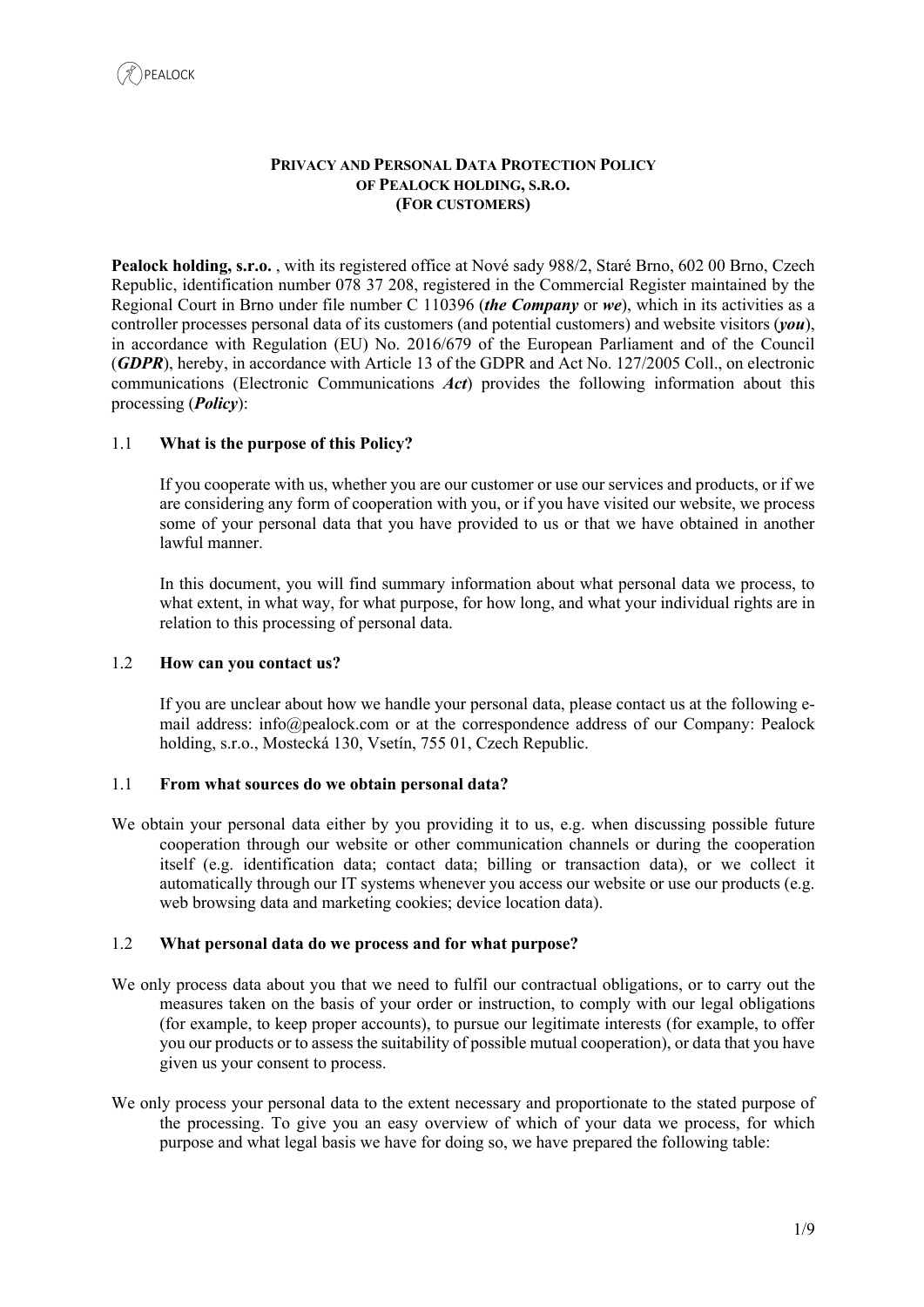| <b>Categories of</b><br>personal<br>data | What kind of data is<br>it?                                               | Why do we<br>process<br>data?                                                                                                                                                                                                          | And what legal title do we have<br>to do that?                                                                                                                                                                                                                                                                                                                                                                                                                                                                                                                                                                                                                                                                                                                                                                                                                                                                                                                                                                                                                                  |
|------------------------------------------|---------------------------------------------------------------------------|----------------------------------------------------------------------------------------------------------------------------------------------------------------------------------------------------------------------------------------|---------------------------------------------------------------------------------------------------------------------------------------------------------------------------------------------------------------------------------------------------------------------------------------------------------------------------------------------------------------------------------------------------------------------------------------------------------------------------------------------------------------------------------------------------------------------------------------------------------------------------------------------------------------------------------------------------------------------------------------------------------------------------------------------------------------------------------------------------------------------------------------------------------------------------------------------------------------------------------------------------------------------------------------------------------------------------------|
| Identification<br>data                   | name, surname,<br>permanent address,<br>title                             | To identify you<br>when you place<br>an order, make a<br>claim or<br>withdraw from a<br>contract, keep<br>records and<br>send you our<br>product and<br>service<br>offerings<br>(including)<br>Additional<br>Services).                | If you enter into any contract with<br>us, we need your identification<br>data in order to personalize the<br>contract or your order (i.e. to<br>identify you on the contract or<br>order) and to perform the contract<br>$\rightarrow$ the title for this processing is<br>therefore the performance of the<br>contract with<br>you<br>(Article<br>$6(1)(b)$ GDPR).<br>We also need your identification<br>data to issue an invoice or to fulfil<br>the obligations imposed on us by<br>law, in particular the obligation to<br>keep accounting records $\rightarrow$ the<br>this processing is<br>title<br>for<br>therefore the fulfilment of a legal<br>obligation<br>(Article<br>6(1)(c)<br>GDPR).<br>If we have worked together in the<br>past or if you have expressed<br>interest in our products, we also<br>use your identification data to<br>contact you with a marketing offer<br>of our products or a request for<br>cooperation $\rightarrow$ this processing is<br>based on our legitimate interest<br>direct<br>marketing<br>(Article<br>in<br>$6(1)(f)$ GDPR). |
| <b>Contact details</b>                   | email, phone, address<br>of the Company's<br>product delivery<br>location | To<br>communicate<br>and execute<br>your order,<br>claim or<br>withdrawal<br>from the<br>contract, to keep<br>accounting<br>records and to<br>send you our<br>product and<br>service offers<br>(including)<br>Additional<br>Services). | We also need your contact data in<br>order to carry out the measures<br>prior<br>the<br>necessary<br>to<br>establishment of a contractual<br>relationship, as well as in order to<br>perform the contract you enter<br>into with us $\rightarrow$ the title for this<br>processing is<br>therefore<br>the<br>performance of the contract<br>with you (Article $6(1)(b)$ GDPR).<br>If we have already cooperated or<br>if you have expressed an interest<br>in our products, we also process<br>your contact data in order to<br>contact you with a marketing offer<br>of our products or a request for<br>cooperation $\rightarrow$ the title for this<br>processing is our legitimate                                                                                                                                                                                                                                                                                                                                                                                          |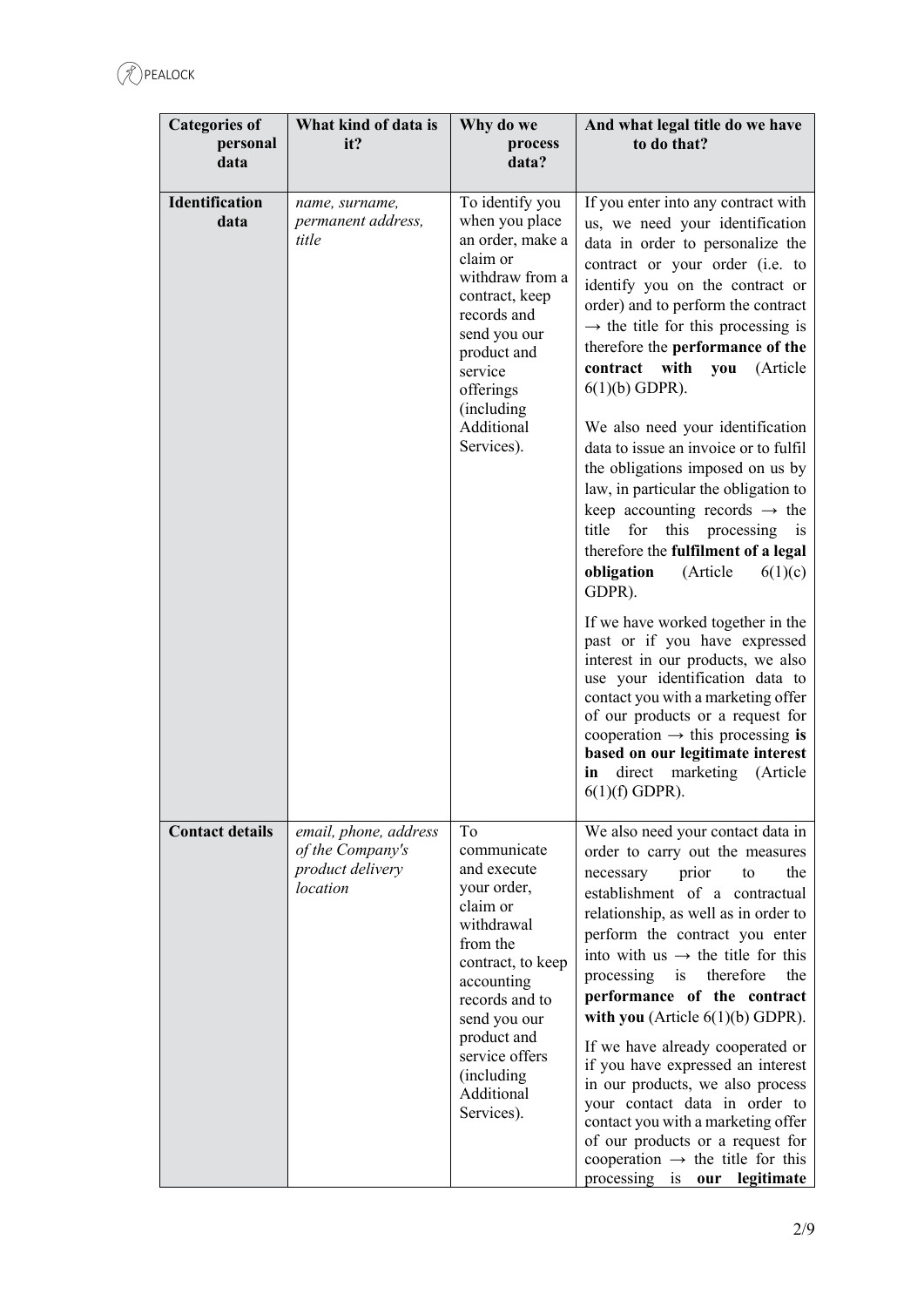|                                  |                                                                                                                                                                                  |                                                                                                                                                                          | interest (Article $6(1)(f)$ GDPR) or<br>your consent to send you offers<br>of our products and services<br>(Article)<br>6(1)(b)<br><b>GDPR</b><br>in<br>conjunction with Section $7(2)$ of<br>Act No. 480/2004 Coll., on certain<br>information society services).                                                                                                                                                                                                              |
|----------------------------------|----------------------------------------------------------------------------------------------------------------------------------------------------------------------------------|--------------------------------------------------------------------------------------------------------------------------------------------------------------------------|---------------------------------------------------------------------------------------------------------------------------------------------------------------------------------------------------------------------------------------------------------------------------------------------------------------------------------------------------------------------------------------------------------------------------------------------------------------------------------|
| and transaction<br>details       | the information<br>appearing on<br>invoices, the<br>information<br>appearing on credit<br>notes, details of<br>billing terms and<br>details of payments<br>made, billing address | For proper<br>bookkeeping<br>and the<br>performance of<br>our obligations<br>under our<br>contract with<br>you and for the<br>performance of<br>our legal<br>obligations | We process the data on credit<br>notes in order to be able to pay<br>this<br>them $\rightarrow$<br>the<br>title<br>for<br>processing<br>$\mathbf{i}$ s<br>therefore<br>the<br>performance of the contract<br>with you (Article $6(1)(b)$ GDPR).<br>We also need this data to keep<br>proper accounting records and to<br>be prepared for possible tax audits<br>$\rightarrow$ the reason for this processing is<br>to fulfil our legal obligations<br>(Article $6(1)(c)$ GDPR). |
| om the Pealock<br>App            | The data contained in<br>the Pealock App, in<br>particular<br>identification,<br>contact, billing and<br>transaction data, but<br>also data on the<br>location of the device     | To ensure the<br>provision and<br>management of<br>our services and<br>products                                                                                          | We process your personal data in<br>the Pealock App in order to<br>provide you with the services and<br>functions you have requested $\rightarrow$<br>the title for this processing is<br>therefore the performance of a<br>contract with<br>you<br>(Article<br>$6(1)(b)$ GDPR).                                                                                                                                                                                                |
| location data                    | GPS position of the<br>device                                                                                                                                                    | To locate<br>Pealock 2                                                                                                                                                   | We process the location data for<br>the purpose of providing the<br>device location function and the<br>alarm function (only after pairing<br>the device with the Pealock App<br>and enabling these functions) $\rightarrow$<br>the purpose of this processing is<br>therefore the performance of a<br>contract with<br>you<br>(Article<br>$6(1)(b)$ GDPR).                                                                                                                     |
| om peer-to-peer<br>communication | notes from telephone<br>and personal<br>conversations,<br>written, email and<br>other<br>communications                                                                          | To ensure<br>customer care<br>and strengthen<br>our reputation                                                                                                           | We may process the interaction<br>data to a reasonable extent to<br>ensure customer care and enhance<br>our reputation $\rightarrow$ the title for this<br>processing is our legitimate<br>interest in ensuring customer care<br>and enhancing our reputation<br>(Article 6(1)(f) GDPR)                                                                                                                                                                                         |
| <b>Web browsing</b><br>data      | IP address, technical<br>and necessary cookies<br>cookies                                                                                                                        | To analyse your<br>behaviour on<br>our website,<br>monitor its load<br>and ensure its                                                                                    | We process web browsing data<br>for the purposes of analysing<br>visitor behaviour on our website<br>and analysing server load to                                                                                                                                                                                                                                                                                                                                               |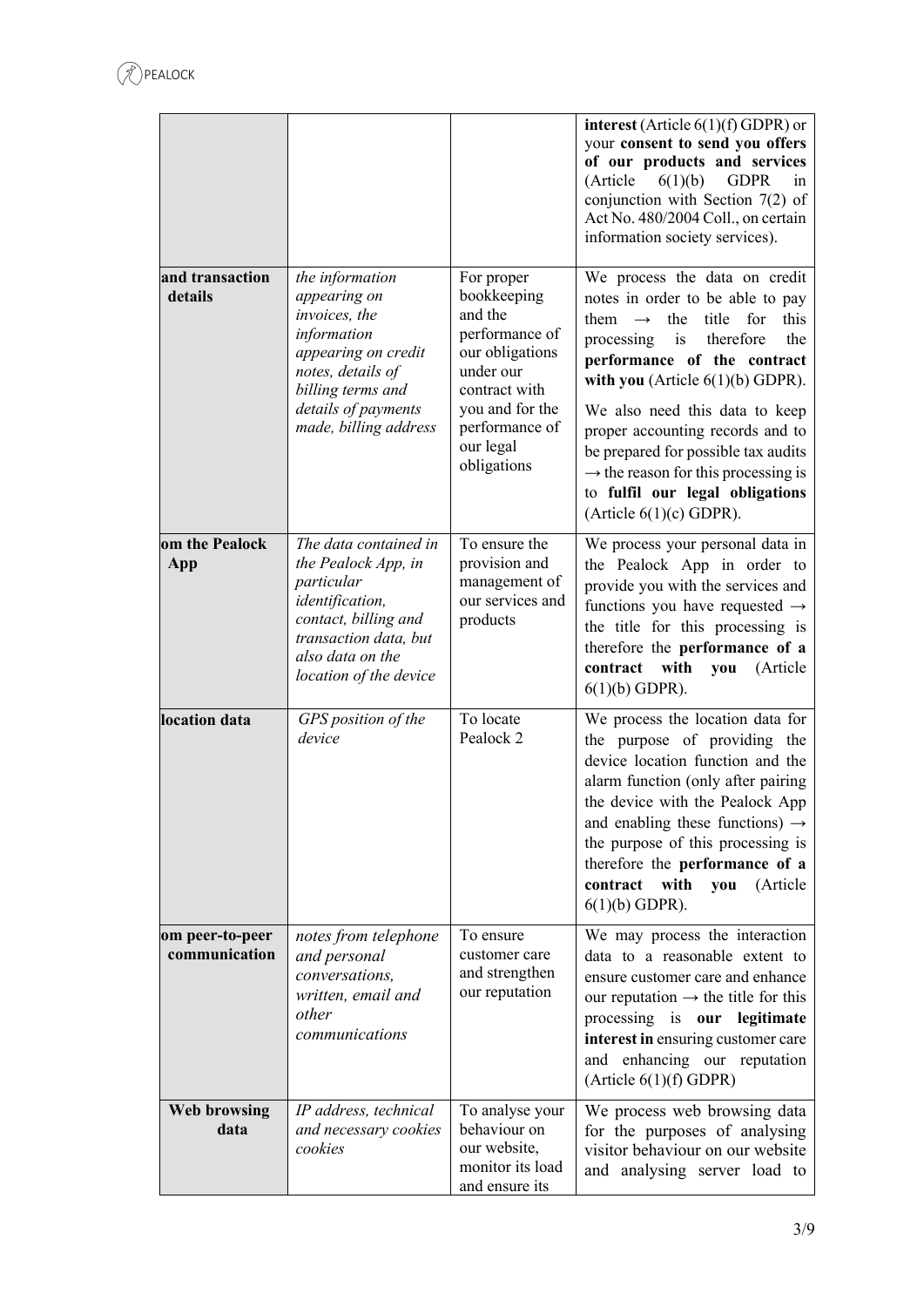|                                              |                                          | functionality,<br>including the e-<br>shop                                                                                         | ensure its smooth display and<br>optimum functioning $\rightarrow$ the<br>legitimate interest in ensuring<br>and improving the functioning<br>of our services (Article $6(1)(f)$<br>GDPR) or the performance of a<br>contract and the performance of<br>pre-contractual<br>measures<br>(Article $6(1)(b)$ GDPR) is the<br>basis for this processing.                                                                              |
|----------------------------------------------|------------------------------------------|------------------------------------------------------------------------------------------------------------------------------------|-----------------------------------------------------------------------------------------------------------------------------------------------------------------------------------------------------------------------------------------------------------------------------------------------------------------------------------------------------------------------------------------------------------------------------------|
| <b>Marketing and</b><br>analytics<br>cookies | marketing cookies;<br>analytical cookies | To personalise<br>the content of<br>our website and<br>to display<br>advertising on<br>social media<br>and third-party<br>websites | We need marketing and analytics<br>cookies to tailor the content of our<br>website to your preferences, to<br>and<br>improve<br>its<br>ensure<br>functioning, to inform you about<br>our services on social networks<br>and to display our advertising on<br>third-party websites $\rightarrow$ the title<br>for this processing is your<br>consent to the use of marketing<br>and analytics cookies (Article<br>$6(1)(a)$ GDPR). |

- We are entitled to process all of the **above categories of** personal data to the extent necessary for the establishment, exercise or defence of our legal claims based **on our legitimate interest in protecting our rights** (Article 6(1)(a) GDPR).
- We are entitled to **anonymise device location data** for the purposes of further risk analysis of the sites and the operation of our products and services**, based on our legitimate interest in improving the provision of our services** (Article 6(1)(a) GDPR).

# 1.3 **What data do we process about you on our website?**

- (a) In order to provide you with a service that meets your needs and wishes, we use cookies and similar means on our website. Cookies are short text data files that are uploaded to your web browser when you visit our website. With the help of cookies, we are able to offer you content on our website, social networks and third-party websites according to your preferences and previously made settings. By using technical and necessary cookies, we are then able to ensure the functionality of our website, including the ability to order our products and services.
- (b) Under the Electronic Communications Act, we are entitled to use cookies in most cases without your consent. However, if we use cookies to display relevant advertising on social networks or third-party websites (marketing cookies) and in some cases to improve and ensure the functioning of our website (analytical cookies), we need your consent.
- (c) You consent to the use of cookies by making the appropriate choice on our website. You are notified of this when you enter our website. You can revoke your consent to the uploading of cookies at any time by visiting our website or by changing your web browser settings.

# 1.4 **What happens if you refuse to provide us with personal data?**

As long as you have not entered into a contract with us, you may choose not to provide us with any of the above categories of personal data and not to enter into a contract with us.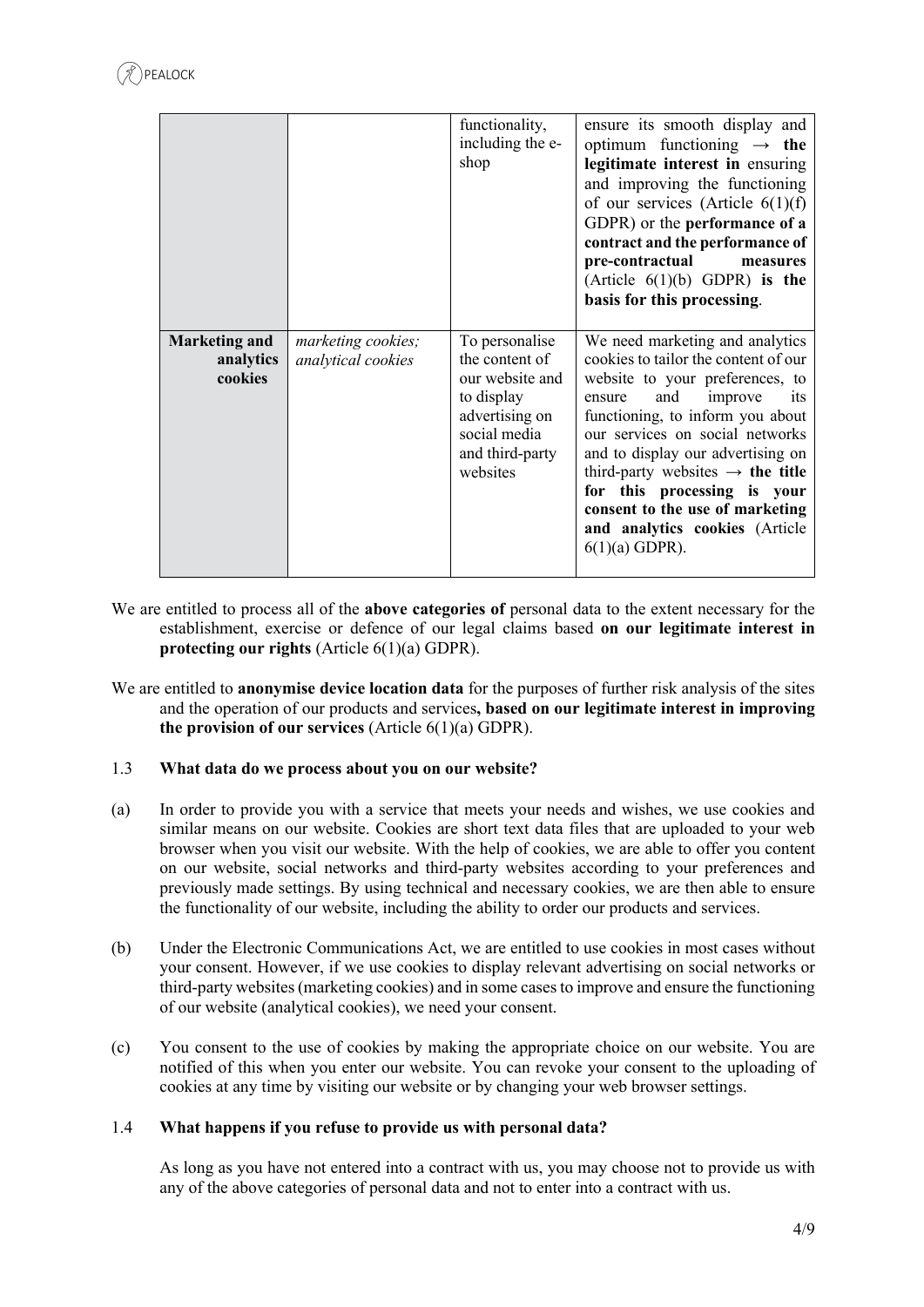However, if we have already established a business relationship with you or you are interested in establishing one, we will need at least your identification, contact, billing and transaction data (and in the case of subcontractors, some profile data such as education and work experience) in order to fulfil our obligations, otherwise we cannot establish cooperation with you or provide you with our services.

For personal data that we process on the basis of your consent, you have the right to withdraw your consent at any time. If you do so, you will not call into question the lawfulness of the processing of your personal data at the time prior to your withdrawal, but we will no longer be able to process this data in the future.

## 1.5 **How long will we keep your personal data?**

We only keep your personal data for as long as necessary to fulfil the purpose for which we process it, after which we will irreversibly delete it. The length of retention for each category of data thus varies according to the purpose of processing:

- (i) we keep **the data processed for the performance of the contract, i.e. identification, contact, billing and transaction data**, for the entire duration of the contractual relationship and until the end of the longest limitation period relating to the obligations and rights governed by this contract (i.e. generally 10 years during the limitation period and 1 year after its end for claims made at the end of the limitation period, unless a longer limitation period has been agreed or extended);
- (ii) **data processed for the fulfilment of the legal obligation to keep proper accounting records, i.e. invoicing and transaction data**, are stored for a maximum of 10 years from the end of the tax period in which the last document for your order was issued or the last transaction was carried out;
- (iii) we process **the data processed in the Pealock App** for the performance of the contract with you for the entire duration of your personal profile in the Pealock App;
- (iv) **data processed on the basis of our legitimate interest to offer our products and services**, i.e. identification and contact data, are stored for 3 years following the termination of the contractual relationship or since our last contact (if no business relationship has been established);
- (v) **data processed on the basis of your consent to receive our product and service offers**, i.e. identification and contact data, are then processed only for the period of time to which you have consented, i.e. no longer than 3 years, unless you withdraw your consent earlier;
- (vi) **data processed on the basis of our legitimate interest in providing client care and enhancing our reputation, i.e.** data from mutual communication, are retained for the duration of the mutual communication and until the end of the calendar year following our last contact;
- (vii) we only process the **device location data processed to execute your request to locate the device and to trigger an alarm for** the time necessary to execute your request, or repeatedly every 3 seconds when an alarm is triggered, without prejudice to the processing of this data within the Pealock Application;
- (viii) we retain **web browsing data processed on the basis of our legitimate interest in ensuring the smooth operation of our website for** as long as it is valid, but no longer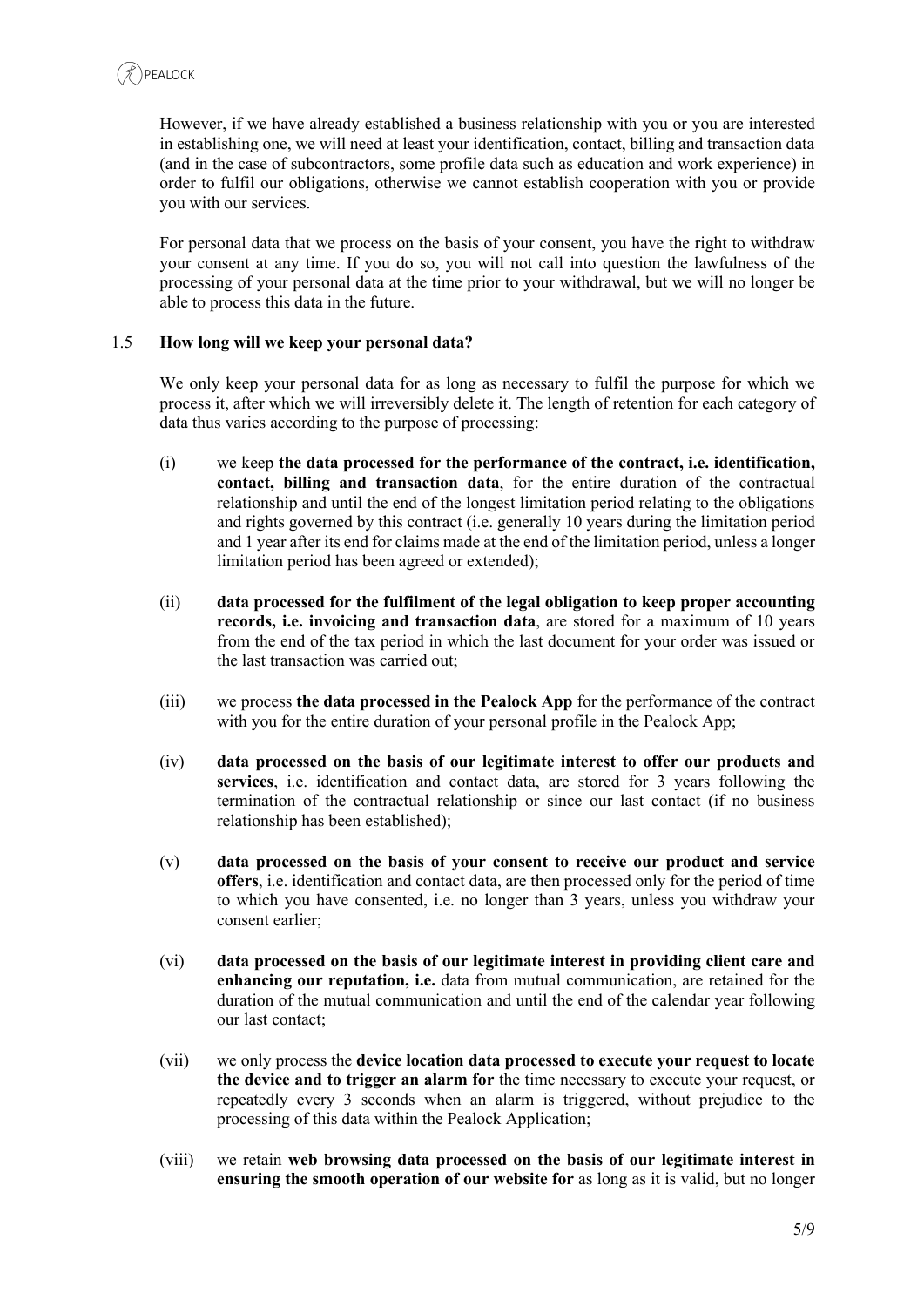than 24 months, unless you remove technical and analytical cookies from your device earlier; **and** 

(ix) **marketing and analytical cookies processed on the basis of your consent**, we process only for the period of validity to which you have consented, i.e. no longer than 24 months, unless you withdraw your consent earlier.

### 1.6 **To whom do we transfer personal data for processing? With whom do we share personal data?**

As we use external suppliers to provide certain services to our business, we transfer your personal data to them to the extent necessary to enable them to provide these services to us. These suppliers are:

- (x) software services and marketing services (e.g. Tawk.to, Google, Facebook, Instagram);
- (xi) tax and legal services;
- (xii) payment services (Stripe); and
- (xiii) logistics services (Skladon).

When transferring personal data to these suppliers, we make sure that they, as processors, use the personal data transferred only for the purposes set out by us and stated above.

As we also use the services of processors based in the USA (Google, Stripe), we also transfer personal data outside the EU. Such transfers are based on standard contractual clauses.

We may also transfer your personal data to other recipients (controllers), namely providers of additional services in which you have expressed interest.

We do not transfer personal data to international organisations.

#### 1.7 **Do we use automated decision-making, including profiling, in processing?**

The processing of your personal data does not involve automated decision-making or profiling, i.e. a situation where personal data is processed automatically, without human intervention, and the result of this automated processing would have legal effects on the data subject or would otherwise significantly affect him or her. A human being is always present during any processing of your data by us. Should we wish to use automated decision-making in the future, we will inform you of such intention.

#### 1.8 **What rights do you have in relation to personal data and how can you exercise them with us?**

It is our duty and priority to ensure that the processing of all personal data by our Company is carried out properly and securely. As such, only authorised persons have access to personal data via secure access and we will delete the data when it is no longer required.

We also guarantee you the rights listed below, which you can exercise with us in writing, by telephone or by email to the contacts listed above. We will do our best to respond promptly and, if possible, to comply with your request. We provide all information and statements regarding the rights you have exercised free of charge. Only if we find your request manifestly unfounded or unreasonable may we charge a reasonable fee to reflect the administrative costs involved in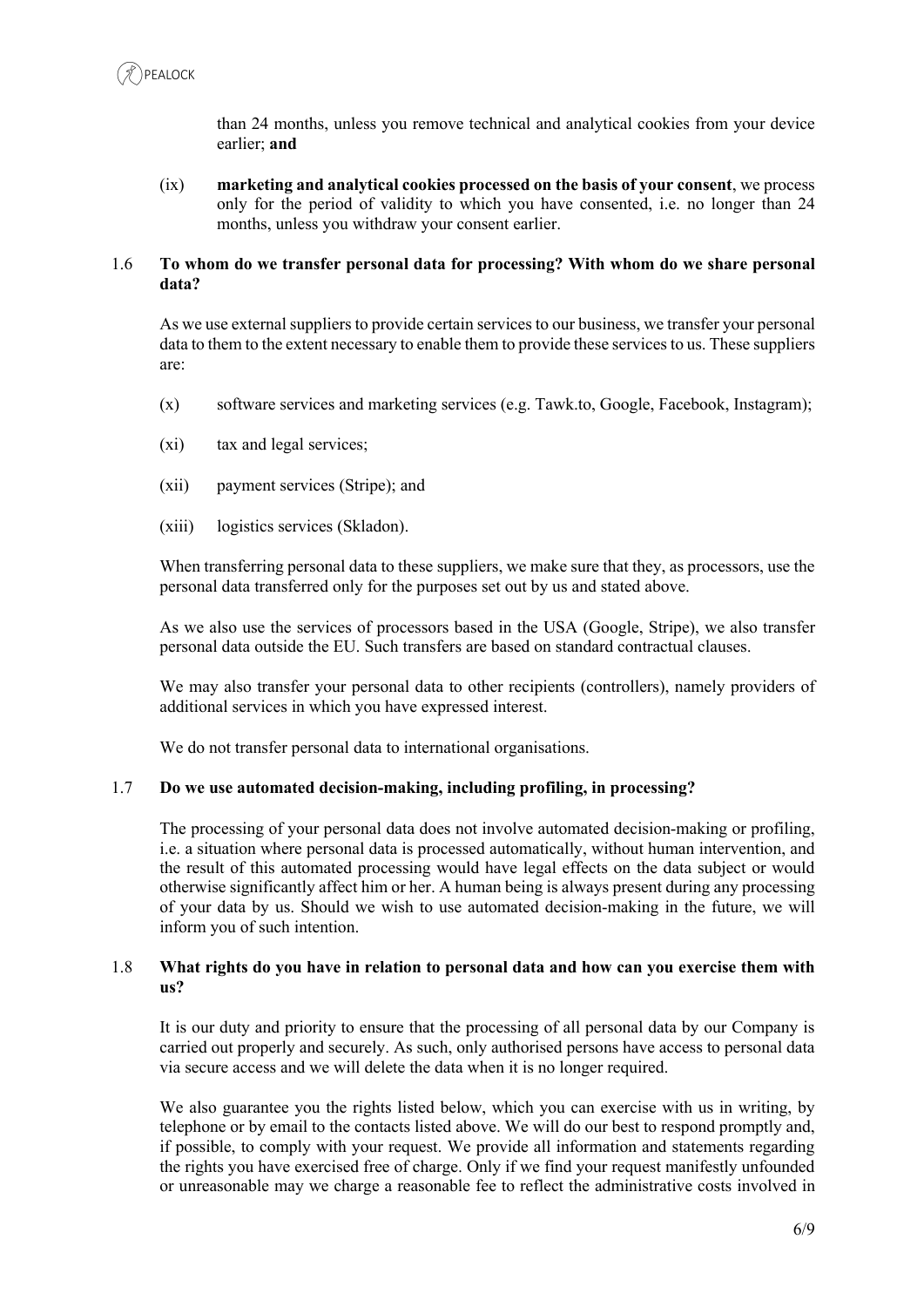providing the information requested. Also, should your requests for copies of the personal data processed be repeated, we reserve the right to charge a reasonable fee to cover the administrative costs for this reason.

If you ask us for a statement or information about the measures we have taken, we will provide it as soon as possible and within one month at the latest. We can only extend this period if the complexity and number of requests make it necessary. However, we would always inform you of such an extension, stating the reason and the length of the extension, which will not exceed 2 months.

### (a) **Right to information about the processing of your personal data and access to personal data**

You have the right to be informed about whether we process your personal data, what data is involved, for what purpose we process it, to whom we transfer your data (or to which categories of recipients of personal data), what rights you have in connection with our processing, that you can contact the Office for Personal Data Protection, what are the sources of the personal data processed and whether automated decision-making and profiling take place. This policy is also designed to ensure that you are informed.

If we intend to further process your data for a purpose other than that for which it was collected, we will provide you with information about this other purpose and other relevant information before such processing. The information covered by this right can also be found in this document, but this does not prevent you from requesting it again.

At your request, we will also provide you with a copy of the personal data processed, provided that the rights and freedoms of others are not adversely affected.

#### (b) **Right to repair**

If any of your personal data that we process has changed, for example if you have changed your address or telephone number, you have the right to request us to correct this data. In addition, you have the right to have incomplete personal data completed, including by providing an additional declaration.

#### (c) **Right to erasure (right to be forgotten)**

You have the right to request that we delete your personal data. Your request is then subject to individual assessment; despite your right to erasure, we may have an obligation or legitimate interest to retain your personal data, for example, if it relates to invoices that we need to keep for tax reasons. However, in any case you will be informed in detail about the processing of your request. We delete data that is no longer necessary for the purposes for which it was processed automatically, but you can contact us at any time to request deletion.

#### (d) **Right to restriction of processing**

You have the right to require us to restrict the processing of your personal data (i.e. to prevent its use, but at the same time to prevent its complete destruction) in the following cases: